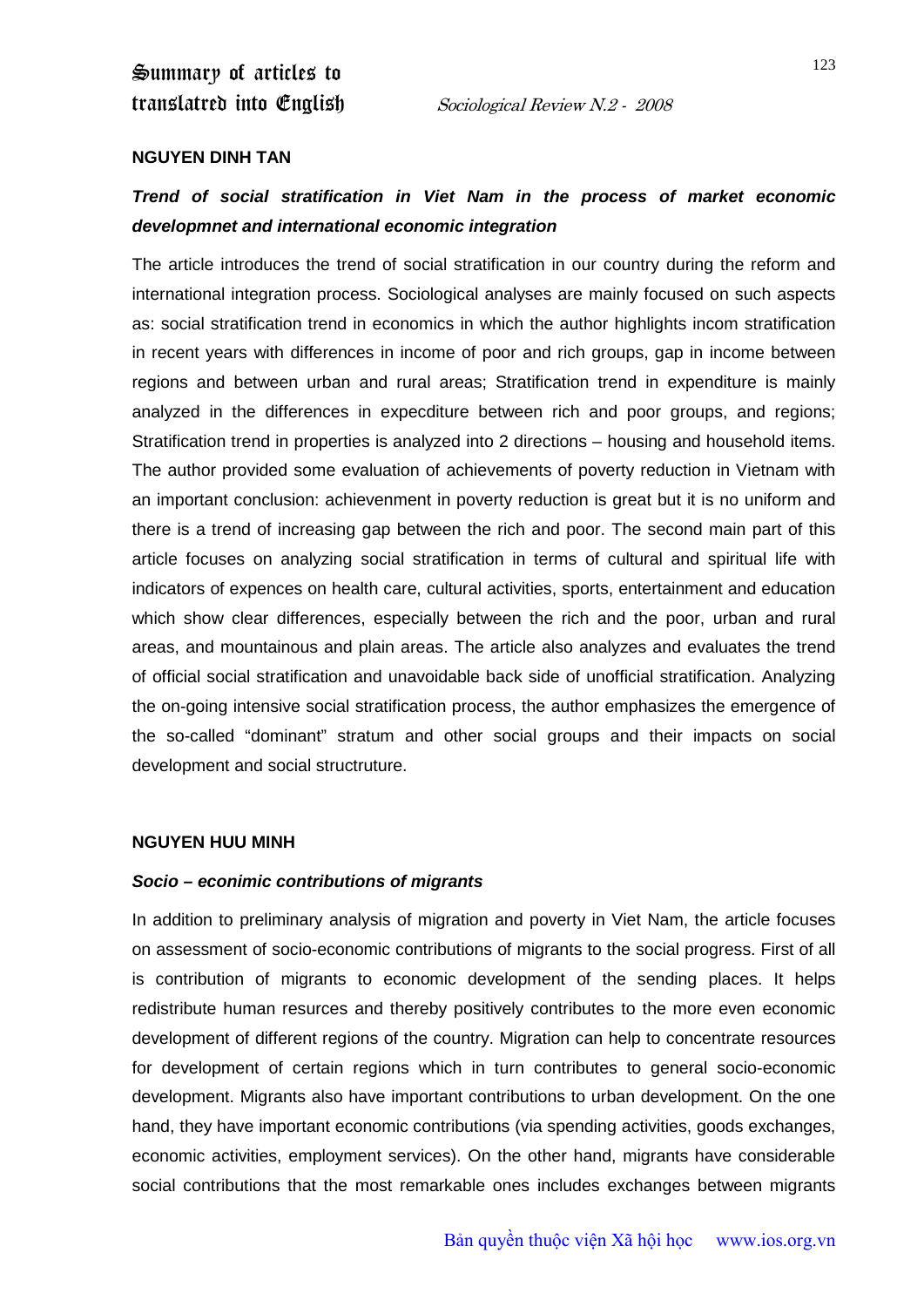# Summary of articles to

## translatred into English Sociological Review N.2 - 2008

and urban people which contribute to preserve and heighten traditional values in modernizing urban areas. Author of the article concludes that: In most of the cases, migration is an opportunity for survival and to reduce poverty. Therefore, there should be attention to protect migrants. Secondly, migration is a common characteristic of every society in any time. Policies regarding migration should be considered to loosen for migration flows as well as to protect migrants from abuses and exploitation.

## **VU HAO QUANG**

## *Impact of urbanization on occupational changes and production activities of farmers in Hau Duong province.*

The article presents results from research: "Social transformation in rural areas under the impacts of urbanization and farm land accumulation policies – a case study in Hai Duong". The author is the team leader of this research. Using a rich source of documnets and data, the article provides analysis of real situation of urbanization in Hai Duong; point out impacts pf agricultural land acquisition on tranformation of social occupational structure, impacts of urbanization on living standard of people in the rural areas. From empirical research evidence, the article concludes: dynamics of urbanization in rural areas of Hai Duong crate changes in employment structure and agricultural production activities in the rural areas. Urbanization process has changed both living space and social relations of farmers as well as social stratification. On the other hand, despite the strong urbanization process, lack of good urban planning does not ensure sustainable development and creates short-comings related to employment and jobs for farmers in urbanizing areas, and environment pollution.

## **BE QUYNH NGA**

## *Voluntary social organizations in rural areas and their roles of social support in the context of economic transformation (a case study in Tan Lap commune, Dan Phuong district, Ha Tay province).*

Through sociological empirical research in Tan Lap commune, Dan Phuong district, Ha Tay province within the framework of IOS research agenda in 2006 of the social welfare Department, the article focuse on analyzing and identifying voluntary social organization system in rural areas and its social supporting role in current context of economic transformation. The article investigates the formation of voluntary social organization; social supporting roles of voluntary social organizations; forms of connecting voluntary social organizations through social network; relationship between voluntary social organizations